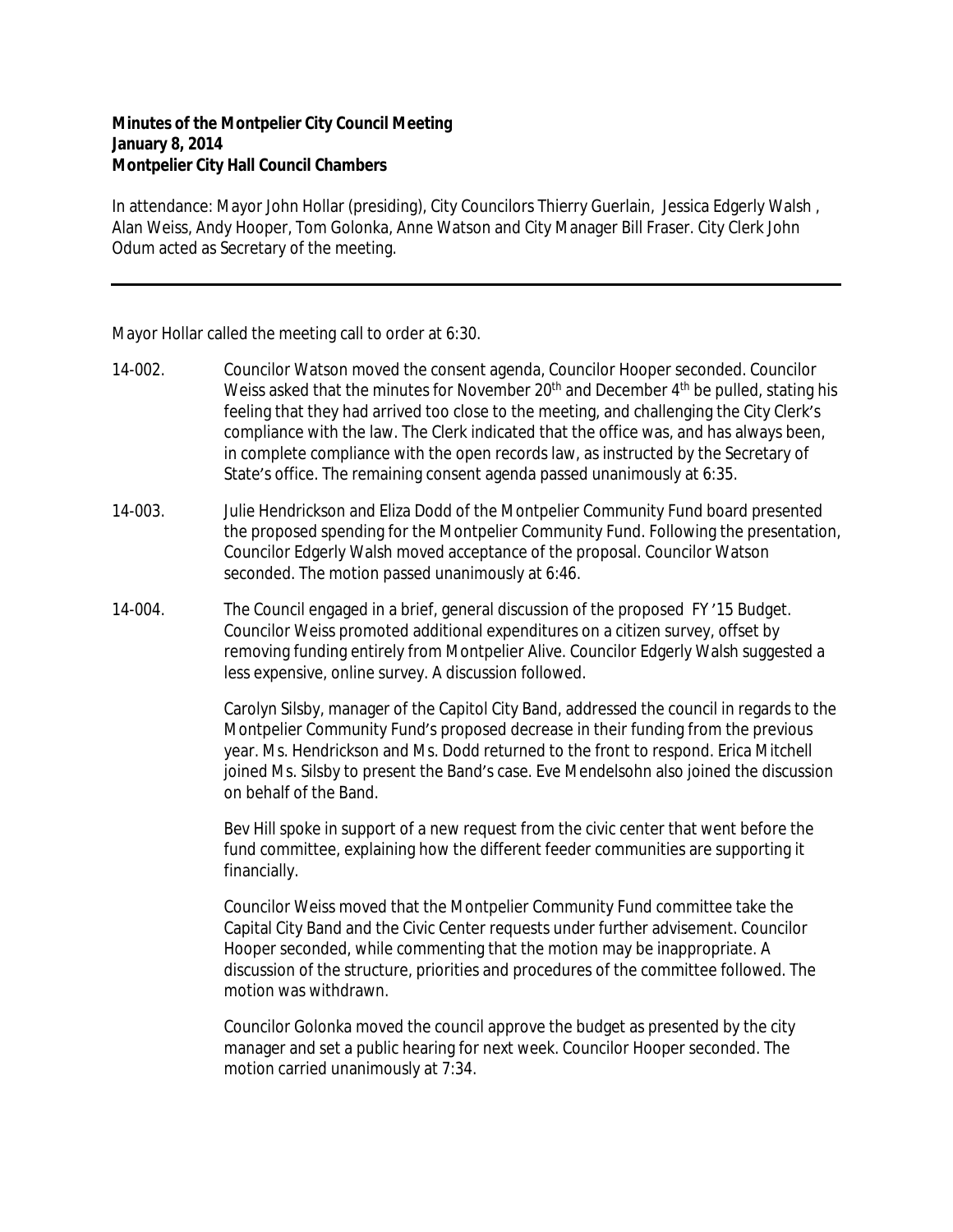14-005. The Council recognized Ben Eastwood regarding the "public banking initiative." The Mayor recused himself from the discussion due to potential conflicts of interest, and Councilor Golonka acted as President of the meeting for the duration of the discussion. The consensus of the council was that the large volume of information on the topic precluded immediate, informed action by the council. Erik Esselstyn of East Montpelier addressed the council, noting that the East Montpelier selectboard voted to place the proposed question language on their March ballot. Jane Kast asked how voters would be educated about the ballot item. Councilor Weiss challenged Mr. Eastwood's characterization of the proposal. Page Guertin asked about informational resources on the topic. A discussion among councilors about the appropriateness of placing an item on the ballot under the circumstances followed. 14-006. Mayor Hollar retook the gavel for the discussion with Fire Chief Robert Gowans and Police Chief Anthony Facos regarding a proposed fireworks ordinance. Chief Gowans explained the proposal governing "class C" fireworks, and was joined by Chief Facos in describing the concerns. Councilors had questions about current law and enforcement. Chief Gowans indicated that recommendations were being developed by other, statewide entities. He recommended crafting an ordinance that would prohibit the use of class C fireworks entirely. A wide ranging discussion followed. Lyn Munno addressed the council in support of a blanket ban on class C fireworks. Ben Eastwood expressed concerns about the potential ban on model rocketry. 14-007. Sharon Easy, Elizabeth Grupp and Lyn Munno joined the council for the first reading/public hearing regarding an ordinance that addresses dog waste, which opened at 8:35. After a brief discussion, the public hearing was closed at 8:38. Councilor Weiss moved to adopt the consistent "domestic pet" language for the second hearing next week. Councilor Hooper seconded, and the motion carried unanimously at 8:38. 14-008. Councilor Golonka noted, and briefly discussed, the upcoming regionalization meeting. Councilor Watson recalled her tour of the Green Mount Cemetery, and noted next month's planned presentation from the energy committee. Councilor Edgerly Walsh asked that an update on plowing and salting be included on an upcoming agenda. Councilor Hooper indicated he intended to run for re-election. Councilor Guerlain also announced his intent to run for re-election. Councilor Weiss indicated he would vote for the incumbent city councilors.